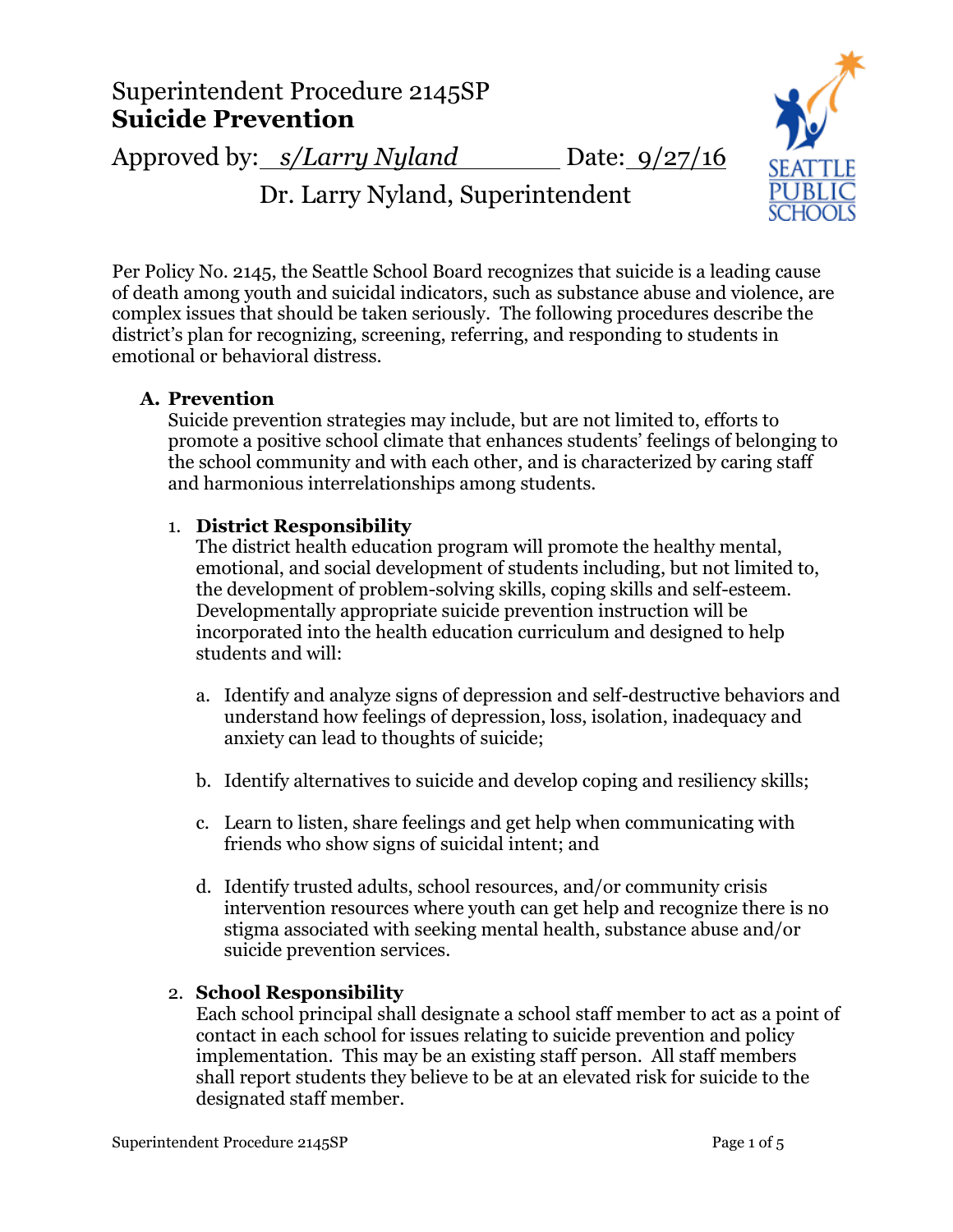School administrative teams will designate specific individuals to be promptly contacted regarding a suicide threat including the school counselor, psychologist, nurse, the student's parent/guardian and, as necessary, local law enforcement or mental health agencies.

## 3. **Student Responsibility**

The district will encourage students to notify a teacher, principal, counselor or other adult when they are experiencing depression or thoughts of suicide or when they suspect or have knowledge of another student's despair or suicidal intentions.

## 4. **Staff Training**

Annually, staff will participate in the district's suicide prevention training which will help staff identify and respond to students at risk of suicide. The training may include information on:

- a. Identifying risk factors such as previous suicide attempts, history of depression or mental illness, substance use problems, bullying and harassment, family history of suicide or violence, feelings of isolation, interpersonal conflicts, a recent severe stressor or loss, family instability, sexual abuse and other factors;
- b. Warning signs that may indicate suicidal intentions, including changes in students' appearance, personality or behavior;
- c. School and community resources/services; and
- d. District procedures for intervening when a student attempts, threatens, or discloses the desire to commit suicide or displays other indicators.

Superintendent Procedure Nos. 3208, Sexual Harassment, and 3421, Child Abuse, Neglect and Exploitation, provide guidance for staff on how to respond to allegations of sexual harassment or abuse.

## **B. Intervention**

Whenever a staff member suspects or has knowledge of a student's suicidal intentions he/she will take proper steps to support the student, promptly notify the principal or designee who will request that appropriate school staff conduct an initial assessment. Consultation is available through the district's Safety and Security office.

The principal or designee will then notify the student's parents/guardians as soon as possible, unless notification of the parents/guardians will jeopardize the student's safety. The district may also refer the student to mental health resources in the community.

Additionally, the principal or designee will ensure the student's physical safety by one of the following as appropriate: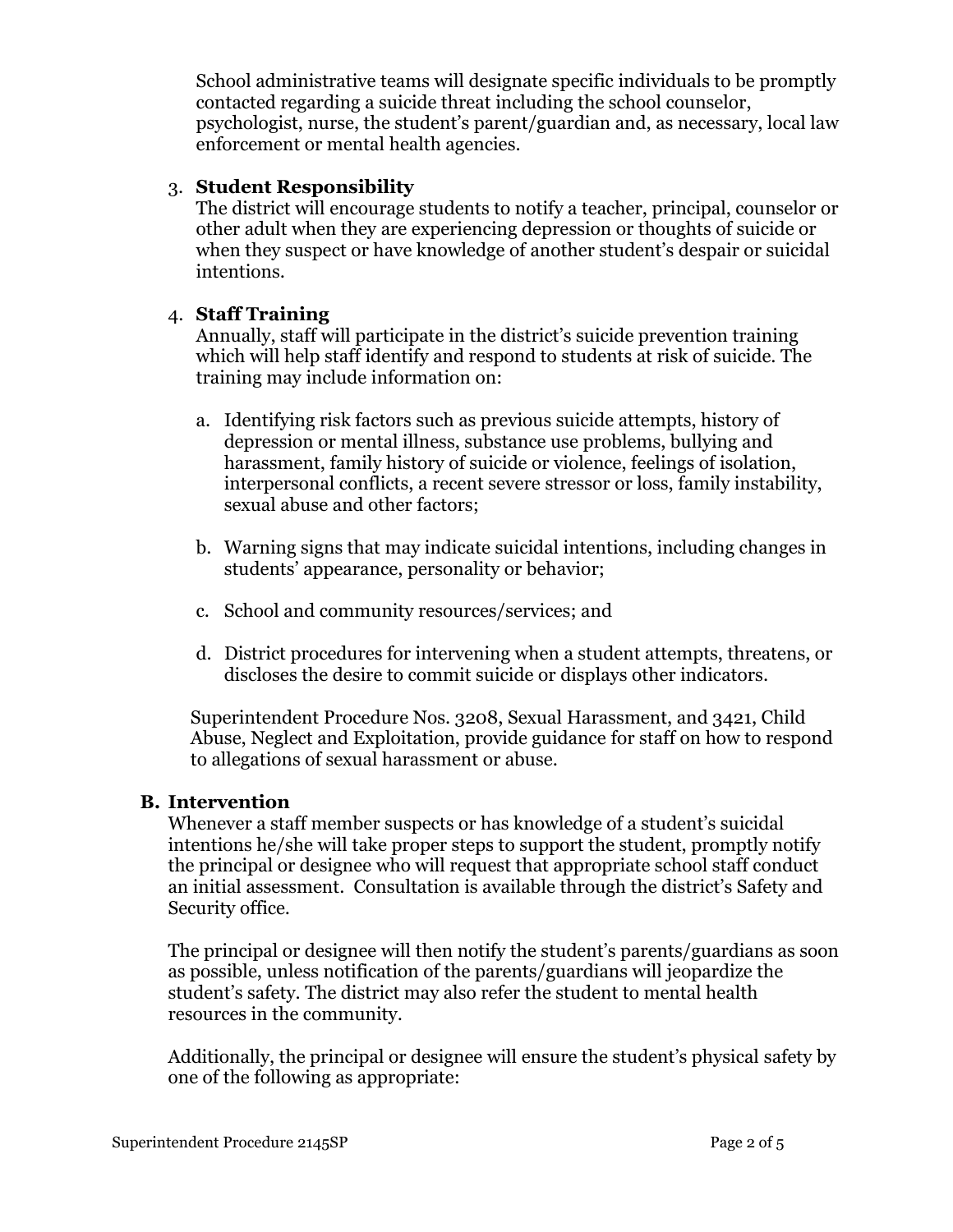- 1. Secure immediate medical treatment if a suicide attempt has occurred;
- 2. Secure emergency assistance if a suicidal act is being actively threatened and call the Safety & Security Office, Security Specialist, and/or the police;
- 3. Keep the student under continuous adult supervision until the parent/guardian and/or appropriate support staff or agency can be contacted and has the opportunity to intervene;
- 4. Document the incident and disposition in writing as soon as feasible;
- 5. Follow-up with the parent/guardian and student, in a timely manner, to provide referrals to appropriate services as needed;
- 6. Provide access to counselors or other appropriate personnel to listen to and support students and staff who are directly or indirectly involved with the incident; or
- 7. Provide an opportunity for all who respond to the incident to debrief, evaluate the effectiveness of the strategies used and make recommendations for future actions.
- 8. School administrative teams will develop a reentry plan, including a student/staff support plan, for use after a suicide attempt.

## **C. Parent Responsibility**

If a student is determined to be at risk, the principal or designee will contact the parent/guardian and:

- 1. Ask the parent/guardian whether he or she is aware of the student's mental state;
- 2. Ask the parent/guardian how he/she will obtain mental counseling or appropriate support for the student;
- 3. Provide names of community counseling resources, if appropriate, and offer to facilitate the referral;
- 4. Determine as necessary, with the parents/guardians a method of transport for the student; and
- 5. Discuss the student's reentry into school so that a plan may be formalized.

# **D. Post–Event**

In the event that a suicide is attempted, the principal or designee will follow the crisis intervention procedures contained in the school safety plan.

In the event a suicide occurs, after consultation with the Principal or designee and the student's parents/guardians about facts that may be divulged in accordance with the laws governing confidentiality of student record information,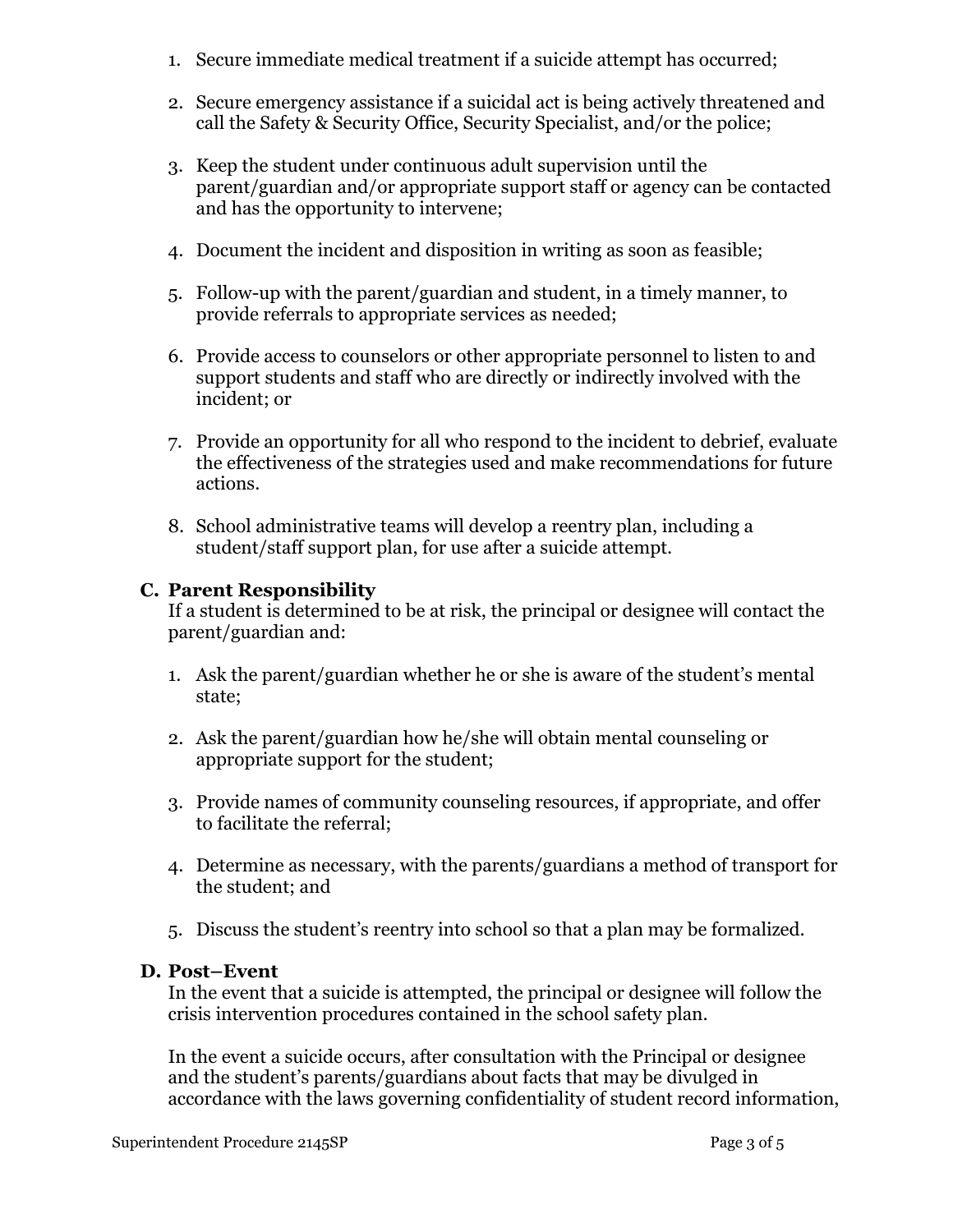the principal or designee may provide students, parents/guardians, and staff with information, counseling and/or referrals to community agencies as needed.

School administrators may receive assistance from school counselors or other mental health professionals in determining how best to discuss the suicide with students and staff.

Following a suicide, the district will also assess the impact within all schools and the local community and provide appropriate information and support.

## **E. Communications**

The district's suicide prevention policy and procedure and the crisis intervention manual will be available for all staff, students, and community through the student, staff, volunteer, and parent/guardian handbooks, on the district's website, and in school and district offices.

Requests for specific information regarding an incident will be directed to the building principal or designee.

### **F. Resources**

The district will utilize school counselors, the crisis telephone hotline, physician/health care providers, mental health specialists, coaches, and youth leaders, parents, and as resources for prevention and intervention. The district will also develop partnerships with community organizations and agencies and a memorandum of understanding with at least one of these programs for referral of students to support services. Community resources include:

### **1. Prevention Resources:**

- a. Washington Youth Suicide Prevention Program, [www.yspp.org,](http://www.yspp.org/) 206-297-5922;
- b. Washington State Department of Health, [www.doh.wa.gov/preventsuicide;](http://www.doh.wa.gov/YouandYourFamily/InjuryandViolencePrevention/YouthSuicidePrevention.aspx) 360-236-2800;
- c. Forefronts Innovations in Suicide Prevention, [http://intheforefront.org;](http://intheforefront.org/) 206-543-1016

### **2. Crisis Response Resources:**

- a. Emergency Response: 911
- b. Local Crisis Hotline: 1-866-4-CRISIS or 206-461-3222 Crisis Clinic of King County The Children's Crisis Outreach Response System (CCORS)
- c. National Suicide Prevention LifeLine: 1-800-273-8255
- d. The Trevor Project: 1-866-488-7386